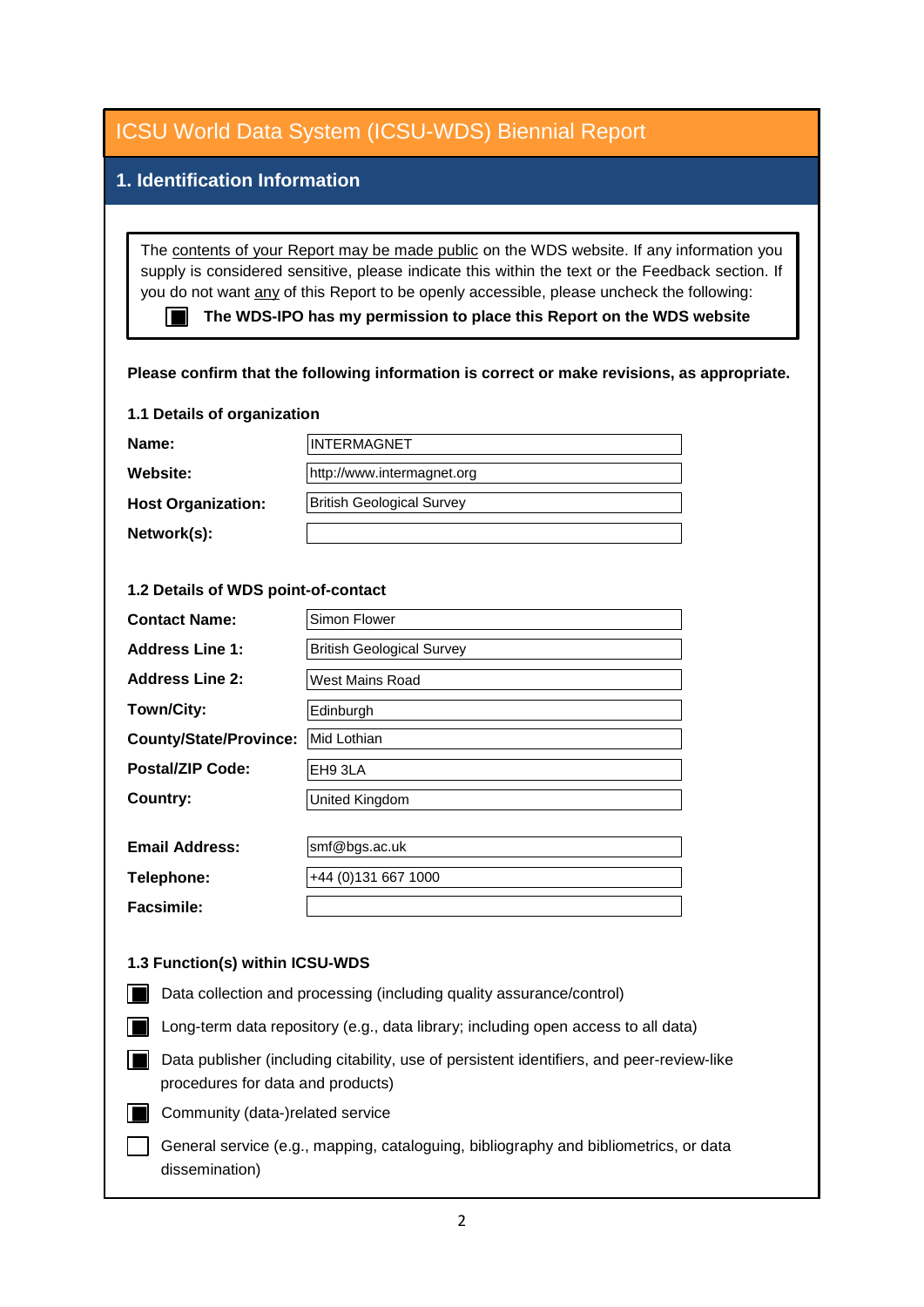# **2. Remit & Status**

#### **2.1 Please provide a short summary of the remit of your organization. [Max. ≈ 250 words]**

To establish a global real-time magnetic observatory network recognized as a key Earth observing system providing data serving scientific research into the Earth, from its deep interior to space, and supporting operational services benefiting society. INTERMAGNET:

• Sets mandatory and aspirational standards for measurement, data processing, formats and transmission for network membership, and supports magnetic observatory operators in achieving the standards by providing technical assistance.

• Provides advice on the establishment of new observatories, helping to co-ordinate initiatives taken by member institutes and so optimise the scientific value of the global network.

• As a member of the World Data System, supports data services, by maintaining an infrastructure for magnetic observatory data collection and dissemination.

• Communicates with data users to promote use of INTERMAGNET data and to understand their requirements, feeding this information into the definitions of operating standards.

• Works closely with the International Association of Geomagnetism and Aeronomy and other organisations

concerned with magnetic observatory operations.

For further information see the INTERMAGNET technical manual:

http://www.intermagnet.org/publication-software/technicalsoft-eng.php

### **Guidance**

- Include here
	- o The mission of your organization and its responsibilities
	- o Links to strategic documents/business plans for achieving this mission
	- o Any stakeholders, for example, data producers/depositors and user community(ies)

### **2.2 Please provide a short summary of the current status of your organization. [Max. ≈ 250 words]**

At the time of writing (January 2015) INTERMAGNET has 59 participating institutes in 41 countries who collectively operate 143 geomagnetic observatories, over three quarters of all observatories known to be operating around the world (see http://www.intermagnet.org/institutes-eng.php). Data collection is continuous and is managed by regional Geomagnetic Information Nodes in 5 countries. Data is forwarded from these nodes to the INTERMAGNET web site in Canada for distribution to users. INTERMAGNET supplied 0.91 million data files to users in 2013 and 1.37 million in 2014 (each file contains either one day or one month of data from a single observatory - the vast majority of requests are for 'day' files). Two DVDs of 'definitive' data (for the years 2009 and 2010) have been published during the reporting period.

INTERMAGNET has 16 office bearers (http://www.intermagnet.org/structops-eng.php) who attend an annual meeting to manage INTERMAGNET business. Two meetings were held in the reporting period, at Copenhagen in Denmark and Hyderabad in India. As well as managing the day to day work (of assessing observatory applications to join, collecting, distributing and publishing data) a major initiative that is nearing completion is the launch of a new geomagnetic high resolution data product (see section 3.5).

Funding and staff time are all provided by the participating institutes.

#### **Guidance**

- Give details on your
	- o Organizational structure, including the connections to your host organization
	- o Funding
	- o Staffing levels
	- o Usage statistics, for instance, number of national/international users or downloads
- In particular, please indicate any changes to the above over the last two years and whether any changes are anticipated to occur within the next two years.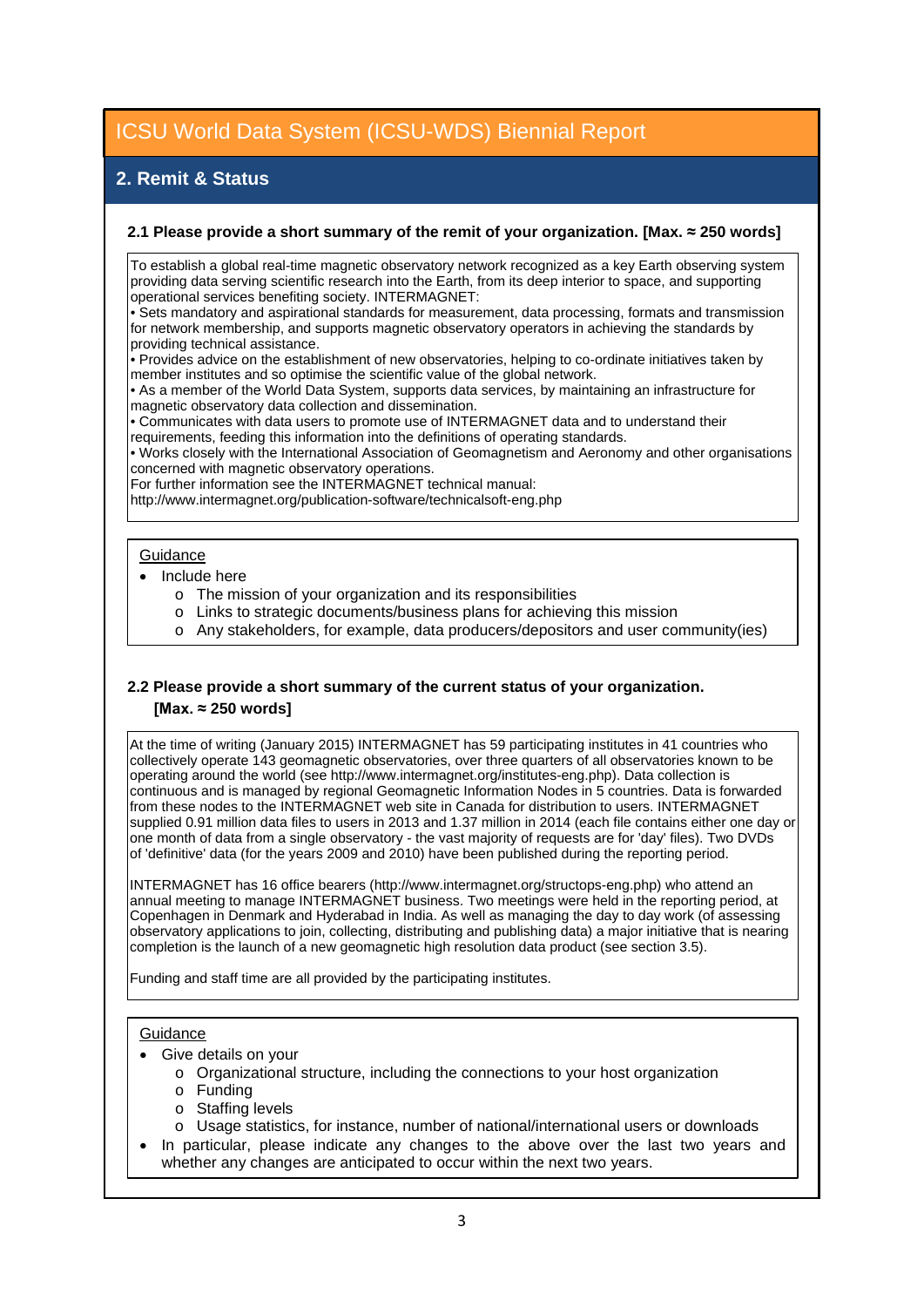## **3. Activities & Developments**

**Note: In this section, you may wish to cite other reports your organization has generated (e.g., annual reports), as deemed necessary. Please provide links to those reports here and reference them in your responses. [Free text]**

Annual report to INTERMAGNET Magnetic Observatories following INTERMAGNET annual meeting

### **3.1 Please list any major conferences/meetings attended by your organization over the previous two years. [Max. ≈ 100 words]**

The INTERMAGNET 2014 meeting in Hyderabad was held to coincide with the International Association of Geomagnetism and Aeronomy (IAGA) 2014 Magnetic Observatory Workshop. Many INTERMAGNET office bearers were present at the IAGA workshop and some workshop attendees also attended the INTERMAGNET meeting.

### **3.2 Please list any major articles or research papers produced by your organization over the previous two years. [Max. ≈ 100 words]**

Love, J. J. and A. Chulliat, An International Network of Magnetic Observatories, Eos Trans. AGU, 94(42), 373-374, doi:10.1002/2013EO420001, 2013

### **3.3 Please list any capacity building/training efforts by your organization over the previous two years. [Max. ≈ 100 words]**

The objective of the INDIGO project is to increase the number of INTERMAGNET-quality digital observatories around the world. As well as providing equipment and offering remote support, INTERMAGNET ran a training course for two observers from the Argentinian Servicio Meteorológico Nacion at the British Geological Survey's offices in Edinburgh. The Royal Observatory of Belgium also provides support to the INDIGO project.

#### **3.4 Please mention any engagement by your organization with ICSU research programmes [\(list available here\)](http://www.icsu.org/what-we-do/@@category_search?path=/icsu/what-we-do&Subject:list=International%20Research%20Collaboration) and with WDS (e.g., in Working Groups). [Max. ≈ 100 words]**

The MAGNIO project is an ICSU funded project, with IUGG as lead applicant. INTERMAGNET members are involved in setting this up. MAGNIO aims to establish coordination and common standards between high-quality magnetic observatories in the North Indian Ocean region and promote regional studies of geomagnetic phenomena. Much of the focus of INTERMAGNET's work is in engaging with Space Weather researchers and making data products that are useful in this community, which is relevant to the Scientific Committee on Solar-Terrestrial Physics (SCOSTEP). INTERMAGNET has an arrangement to supply data in real-time to support the work of the International Service for Geomagnetic Indices (ISGI).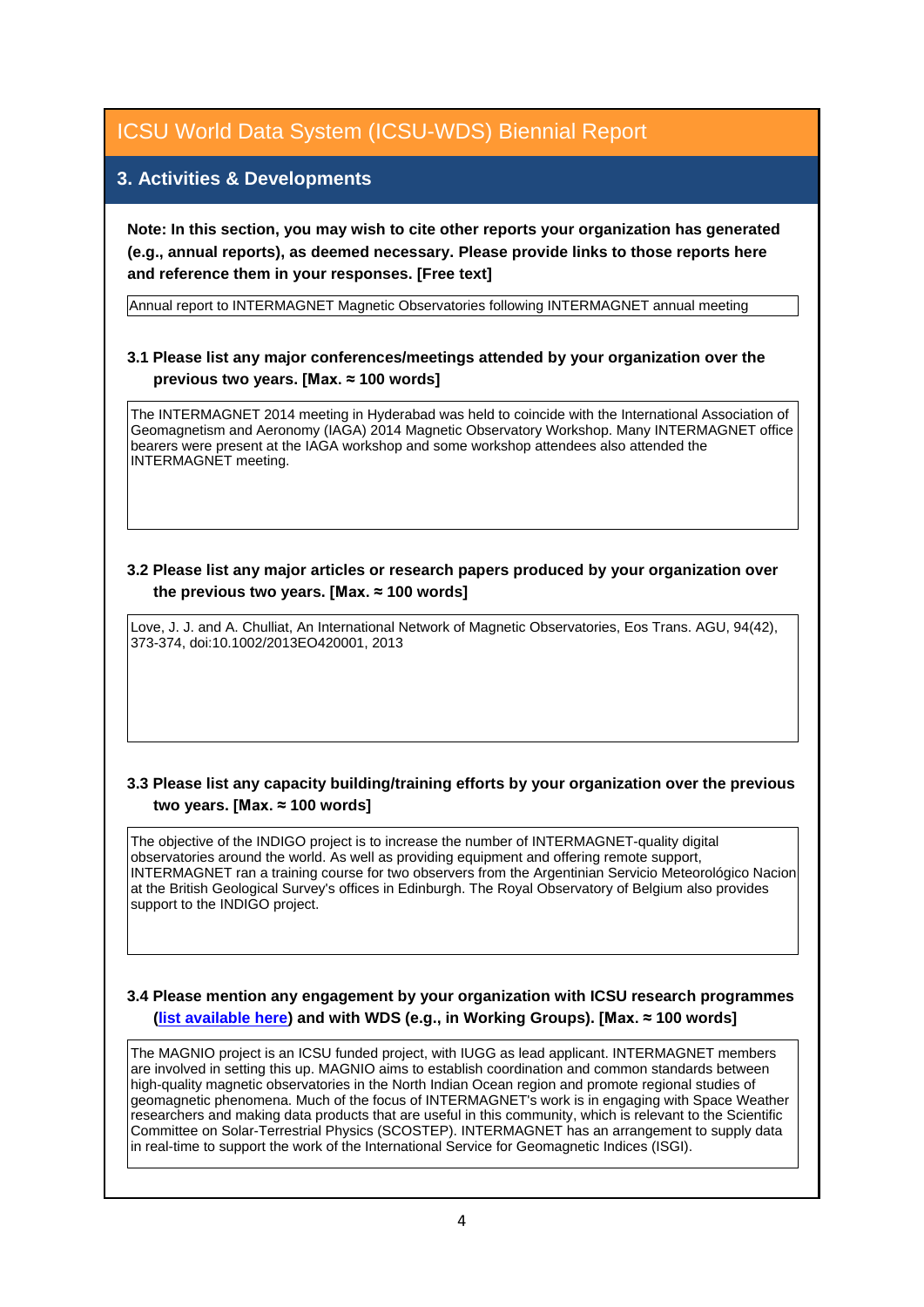## **3. Activities & Developments (Continued)**

## **3.5 Please give an overview of the status of any previously ongoing and new scientific and technological developments within your organization over the previous two years. [Max. ≈ 200 words]**

INTERMAGNET is close to the launch of a new high resolution data product. This has included creating and publishing a standard for 1-second data, getting ready the infrastructure to support the new data (including a new data format) and developing processes for receiving and checking the data quality. INTERMAGNET has been involved in developing specifications for instrumentation that will meet user requirements in this area.

### **3.6 Please give an overview of any new data, products, and services offered by your organization over the previous two years. [Max. ≈ 200 words]**

INTERMAGNET has defined a data product called quasi-definitive data that is designed to allow users early access to data of high quality, but before it has been corrected to final standards. One of the beneficiaries of this work is the SWARM satellite mission.

INTERMAGNET has encouraged its participants to submit one second data even though they may not yet conform to the new one second data standard. This is to support our users who work in Space Weather hazard.

INTERMAGNET has made an interactive geomagnetic activity map available on it's website: http://www.intermagnet.org/activitymap/activitymap-eng.php

### **3.7 Please give an overview of any new standards or best practices adopted by your organization over the previous two years. [Max. ≈ 200 words]**

See answers to previous questions in this section.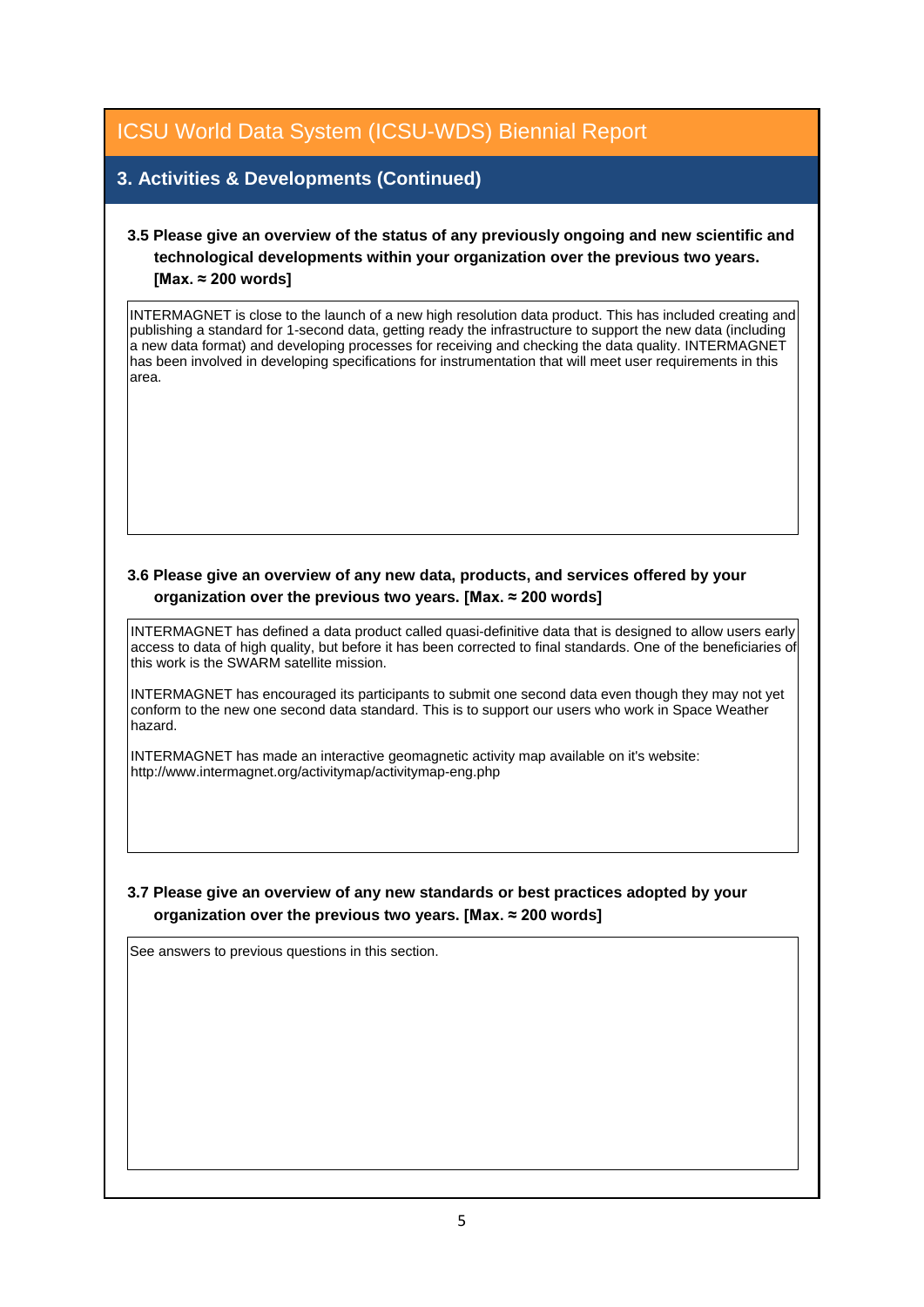# **4. Assessment & Accreditation**

**4.1 Please supply details of any formal assessment or accreditation your organization has undergone within the last two years (other than WDS certification). [Max. ≈ 100 words]**

None

#### **Guidance**

• An assessment or accreditation should ideally be performed by external body, for example, the Data Seal of Approval, an umbrella organization (network), or certification under ISO 9001. However, it may also include the adoption of an internal Quality Management System/Framework without official ISO 9001 certification. If your organization has a documented Quality Manual, please mention this and attach it to your report.

### **4.2 Please list any changes within your organization related to its accreditation as a WDS Member. In particular, please refer to any feedback given by the Reviewers of your organization's application on WDS criteria that required future clarification or improvement. [Max. ≈ 450 words]**

The main area addressed by reviewers of the application to join the WDS was that INTERMAGNET needed to work on how it stores and presents metadata. An INTERMAGNET discussion document on geomagnetic metadata has been created and an institute (GFZ Potsdam) appointed to take the lead on making progress in this area.